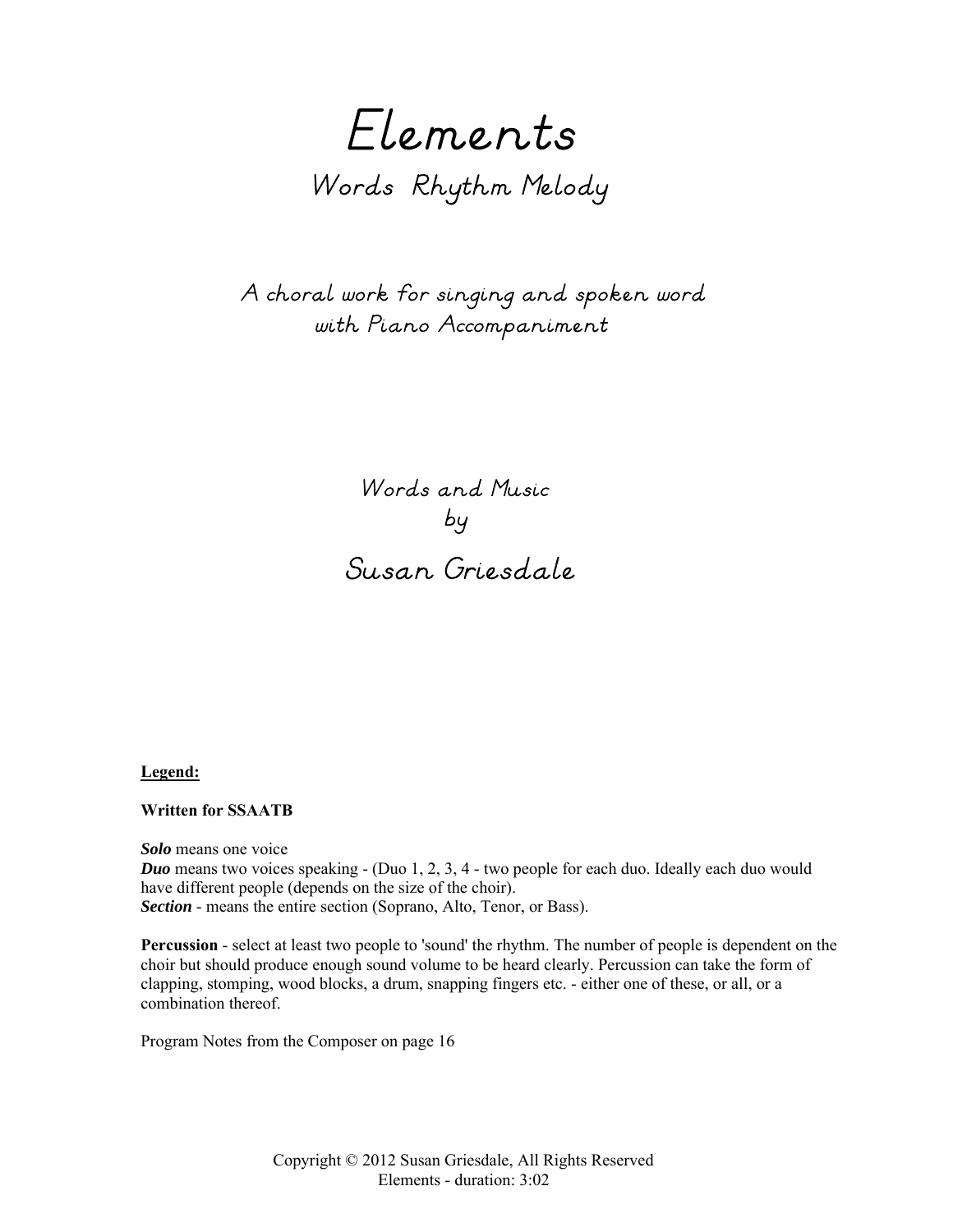Elements Words Rhythm Melody

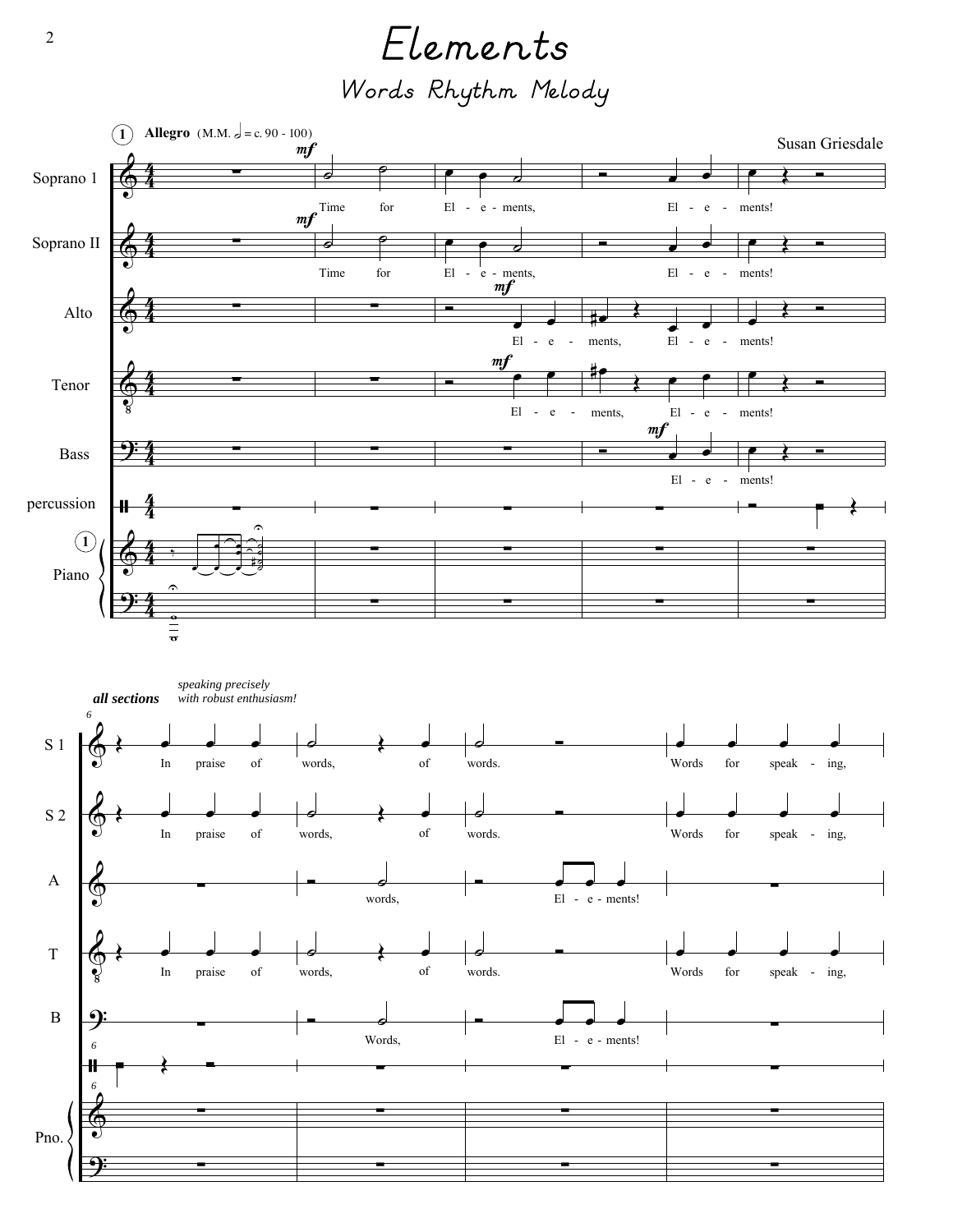



 $\overline{3}$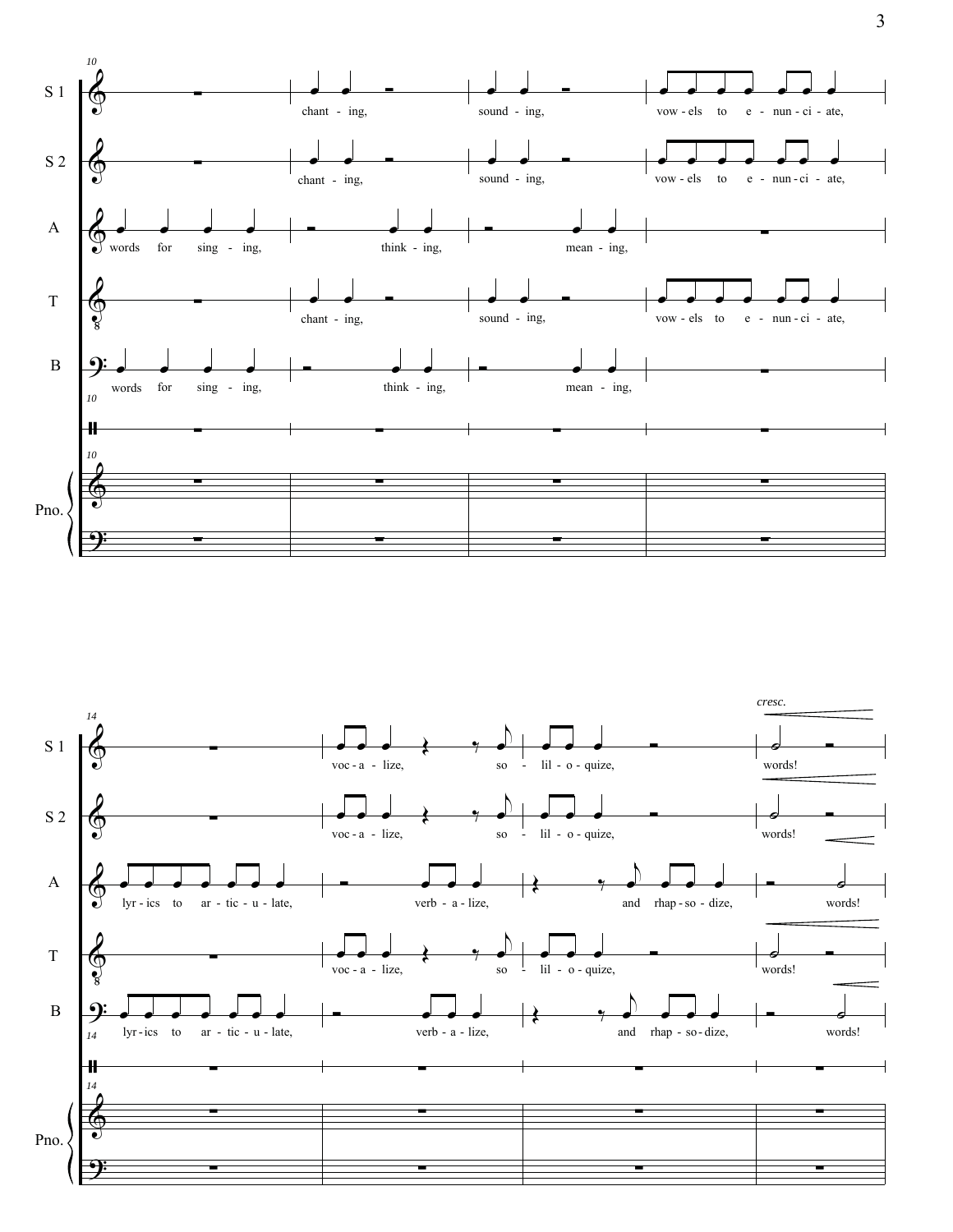duo 1 and 2 duo 1 18 **S** 1 ver - ses  $com - mun - i - cate,$ to Words! Nar - rate, duo 1 and 2 S 2 Words! Nar - rate, ver - ses  ${\rm to}$  $com - mun - i - cate,$  $duo<sub>3</sub>$  $\overline{A}$ Words! in - to - nate,  $duo$  1 and 2 duo 2  $\overline{T}$ Words!  $aur - e - ate$ , to  $com - mun - i - cate,$ ver - ses duo 4 N  $\overline{B}$ 18 Words! ac - cen - tu - ate, 41  $18$ Pno.